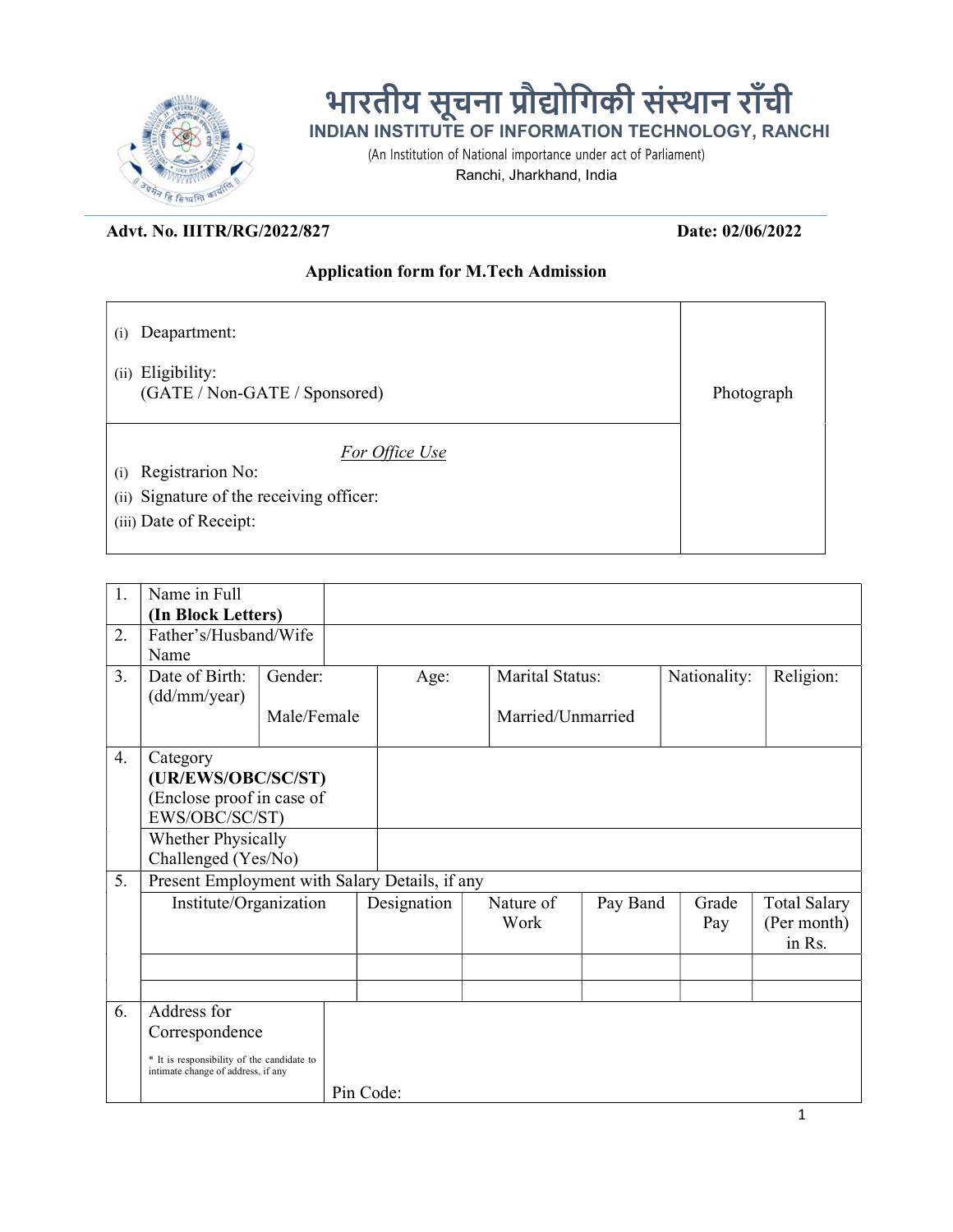|     | Mobile Nos.               |                                                                                                 |           |                   |             |                 |                |          |                      |             |               |                  |         |
|-----|---------------------------|-------------------------------------------------------------------------------------------------|-----------|-------------------|-------------|-----------------|----------------|----------|----------------------|-------------|---------------|------------------|---------|
|     | Email                     |                                                                                                 |           |                   |             |                 |                |          |                      |             |               |                  |         |
| 7.  |                           | <b>Permanent Address</b>                                                                        |           |                   |             |                 |                |          |                      |             |               |                  |         |
|     |                           |                                                                                                 |           |                   |             |                 |                |          |                      |             |               |                  |         |
|     |                           |                                                                                                 | Pin Code: |                   |             |                 |                |          |                      |             |               |                  |         |
| 8.  |                           | Educational Qualifications (Please add more rows if needed)                                     |           |                   |             |                 |                |          |                      |             |               |                  |         |
|     | Sl. No.                   | Specialization                                                                                  |           |                   | Name of the |                 | Year of        | $%$ of   | Class/               |             |               |                  |         |
|     |                           |                                                                                                 |           |                   |             |                 |                |          | University/Institute |             | Passing       | Marks/           | Divisi  |
|     | (i)                       | B. Tech.                                                                                        |           |                   |             |                 |                |          |                      |             |               | <b>CGPA</b>      | on      |
|     |                           |                                                                                                 |           |                   |             |                 |                |          |                      |             |               |                  |         |
|     | (ii)                      | XII Class                                                                                       |           |                   |             |                 |                |          |                      |             |               |                  |         |
|     | (iii)                     | X Class                                                                                         |           |                   |             |                 |                |          |                      |             |               |                  |         |
|     | (iv)                      | Other if any                                                                                    |           |                   |             |                 |                |          |                      |             |               |                  |         |
|     |                           |                                                                                                 |           |                   |             |                 |                |          |                      |             |               |                  |         |
|     |                           |                                                                                                 |           |                   |             |                 |                |          |                      |             |               |                  |         |
| 9.  |                           | GATE Examination Qualified, if any (attach self-attested copy of relevant certificate as proof) |           |                   |             |                 |                |          |                      |             |               |                  |         |
|     | Reg. No.<br><b>Branch</b> |                                                                                                 |           | Year              |             |                 | Marks<br>Score |          | All India            |             | Valid/Invalid |                  |         |
|     |                           |                                                                                                 |           |                   |             |                 |                |          | Rank (AIR)           |             |               | for current year |         |
|     |                           |                                                                                                 |           |                   |             |                 |                |          |                      |             |               |                  |         |
|     |                           |                                                                                                 |           |                   |             |                 |                |          |                      |             |               |                  |         |
| 10. |                           | Industrial Experience Details, if any                                                           |           |                   |             |                 |                |          |                      |             |               |                  |         |
|     | Industry/Organization     |                                                                                                 |           | <b>Start Date</b> |             |                 | Industry/O     | Duration |                      |             | Industry/Org  | Nature           | Industr |
|     |                           |                                                                                                 |           |                   |             | rganization     |                |          |                      | anization   |               | of               | y/Organ |
|     |                           |                                                                                                 |           |                   |             |                 |                |          |                      |             |               | work             | ization |
|     |                           |                                                                                                 |           |                   |             |                 |                |          |                      |             |               |                  |         |
|     |                           |                                                                                                 |           |                   |             |                 |                |          |                      |             |               |                  |         |
| 11. |                           | Teaching Experience Details, if any                                                             |           |                   |             |                 |                |          |                      |             |               |                  |         |
|     | Institute/Organization    |                                                                                                 |           | <b>Start Date</b> |             | <b>End Date</b> |                | Duration |                      | Designation |               | Nature           | Pay     |
|     |                           |                                                                                                 |           |                   |             |                 |                |          |                      |             |               | of               | Scale   |
|     |                           |                                                                                                 |           |                   |             |                 |                |          |                      |             |               | work             |         |
|     |                           |                                                                                                 |           |                   |             |                 |                |          |                      |             |               |                  |         |
|     |                           |                                                                                                 |           |                   |             |                 |                |          |                      |             |               |                  |         |
|     |                           |                                                                                                 |           |                   |             |                 |                |          |                      |             |               |                  |         |
|     |                           |                                                                                                 |           |                   |             |                 |                |          |                      |             |               |                  |         |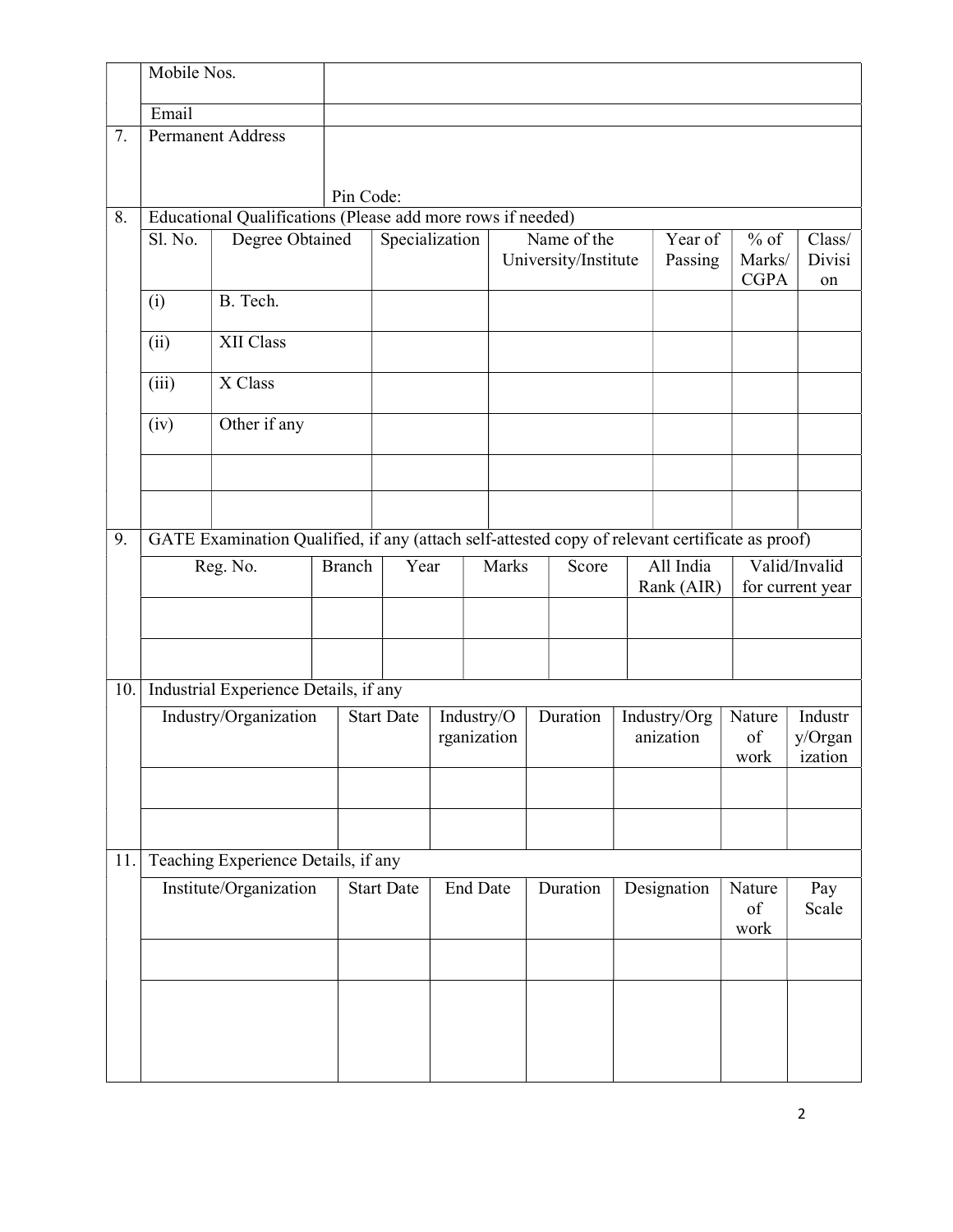| 12. | R & D Experience Details, if any                                                                       |                           |                      |                                                       |                          |                    |                              |                            |                                    |  |  |  |
|-----|--------------------------------------------------------------------------------------------------------|---------------------------|----------------------|-------------------------------------------------------|--------------------------|--------------------|------------------------------|----------------------------|------------------------------------|--|--|--|
|     | Institute/Organization                                                                                 | <b>Start Date</b>         | <b>End Date</b>      |                                                       | Duration                 | Designation        |                              | Nature<br>of<br>work       | Pay<br>Scale                       |  |  |  |
|     |                                                                                                        |                           |                      |                                                       |                          |                    |                              |                            |                                    |  |  |  |
|     |                                                                                                        |                           |                      |                                                       |                          |                    |                              |                            |                                    |  |  |  |
| 13. | Number of Publications, if any (Please attach a separate sheet with all details and also list the best |                           |                      |                                                       |                          |                    |                              |                            |                                    |  |  |  |
|     | SCI/Scopus Journal papers along with ISBN No.):                                                        |                           |                      |                                                       |                          |                    |                              |                            |                                    |  |  |  |
|     | Nature                                                                                                 |                           |                      | Published (SCI/Scopus)                                |                          |                    |                              |                            | In-Press (SCI/Scopus)              |  |  |  |
|     | (i) Refereed Journals                                                                                  | National                  |                      |                                                       |                          |                    |                              |                            |                                    |  |  |  |
|     |                                                                                                        | International             |                      |                                                       |                          |                    |                              |                            |                                    |  |  |  |
|     | (ii) Conference                                                                                        | National<br>International |                      |                                                       |                          |                    |                              |                            |                                    |  |  |  |
| 14. | Proceedings<br>Number of Books Published, if any:                                                      |                           |                      |                                                       |                          |                    |                              |                            |                                    |  |  |  |
|     |                                                                                                        |                           |                      |                                                       |                          |                    |                              |                            |                                    |  |  |  |
|     | Title of the Book                                                                                      | Name of<br>Author(s)      |                      | Name of the<br>Publisher                              |                          | <b>ISBN</b><br>No. |                              | Year of<br>Publica<br>tion | Reprint<br>No. /<br>Edition<br>No. |  |  |  |
|     |                                                                                                        |                           |                      |                                                       |                          |                    |                              |                            |                                    |  |  |  |
|     |                                                                                                        |                           |                      |                                                       |                          |                    |                              |                            |                                    |  |  |  |
|     |                                                                                                        |                           |                      |                                                       |                          |                    |                              |                            |                                    |  |  |  |
| 15. | Number of Chapters Published, if any:                                                                  |                           |                      |                                                       |                          | <b>ISBN</b>        |                              |                            |                                    |  |  |  |
|     | Title of the Chapter &<br><b>Book</b>                                                                  |                           | Name of<br>Author(s) |                                                       | Name of the<br>Publisher |                    |                              | Year of<br>Publication     | Reprint<br>No. /<br>Edition<br>No. |  |  |  |
|     |                                                                                                        |                           |                      |                                                       |                          |                    |                              |                            |                                    |  |  |  |
|     |                                                                                                        |                           |                      |                                                       |                          |                    |                              |                            |                                    |  |  |  |
|     |                                                                                                        |                           |                      |                                                       |                          |                    |                              |                            |                                    |  |  |  |
| 16. | Number of Patents, if any:                                                                             |                           |                      |                                                       |                          |                    |                              |                            |                                    |  |  |  |
|     | Name of Patent                                                                                         | Awarding<br>Organization  |                      | Registration No.                                      |                          |                    | Date & Year of<br>Award      |                            | Submitted<br>if any                |  |  |  |
|     |                                                                                                        |                           |                      |                                                       |                          |                    |                              |                            |                                    |  |  |  |
|     |                                                                                                        |                           |                      |                                                       |                          |                    |                              |                            |                                    |  |  |  |
|     |                                                                                                        |                           |                      |                                                       |                          |                    |                              |                            |                                    |  |  |  |
| 17. | Sponsored/Industry Projects, if any                                                                    |                           | Completed:           |                                                       |                          |                    |                              | On-going:                  |                                    |  |  |  |
|     | Title of the Project                                                                                   | Sponsored<br>Agency       |                      | Year of<br>$\rm{PI}$<br>Completion<br>Co-investigator |                          |                    | Total<br>Amount in<br>Lakhs. |                            | Completed<br>/ Ongoing             |  |  |  |
|     |                                                                                                        |                           |                      |                                                       |                          |                    |                              |                            |                                    |  |  |  |
|     |                                                                                                        |                           |                      |                                                       |                          |                    |                              |                            |                                    |  |  |  |
|     |                                                                                                        |                           |                      |                                                       |                          |                    |                              |                            |                                    |  |  |  |
| 18. | Number of Awards/Honours/Prizes/Medals:                                                                |                           |                      |                                                       |                          |                    |                              |                            |                                    |  |  |  |
|     | Awarded (Title)                                                                                        |                           |                      |                                                       |                          |                    |                              |                            |                                    |  |  |  |
|     | Proposed, if any                                                                                       |                           |                      |                                                       |                          |                    |                              |                            |                                    |  |  |  |